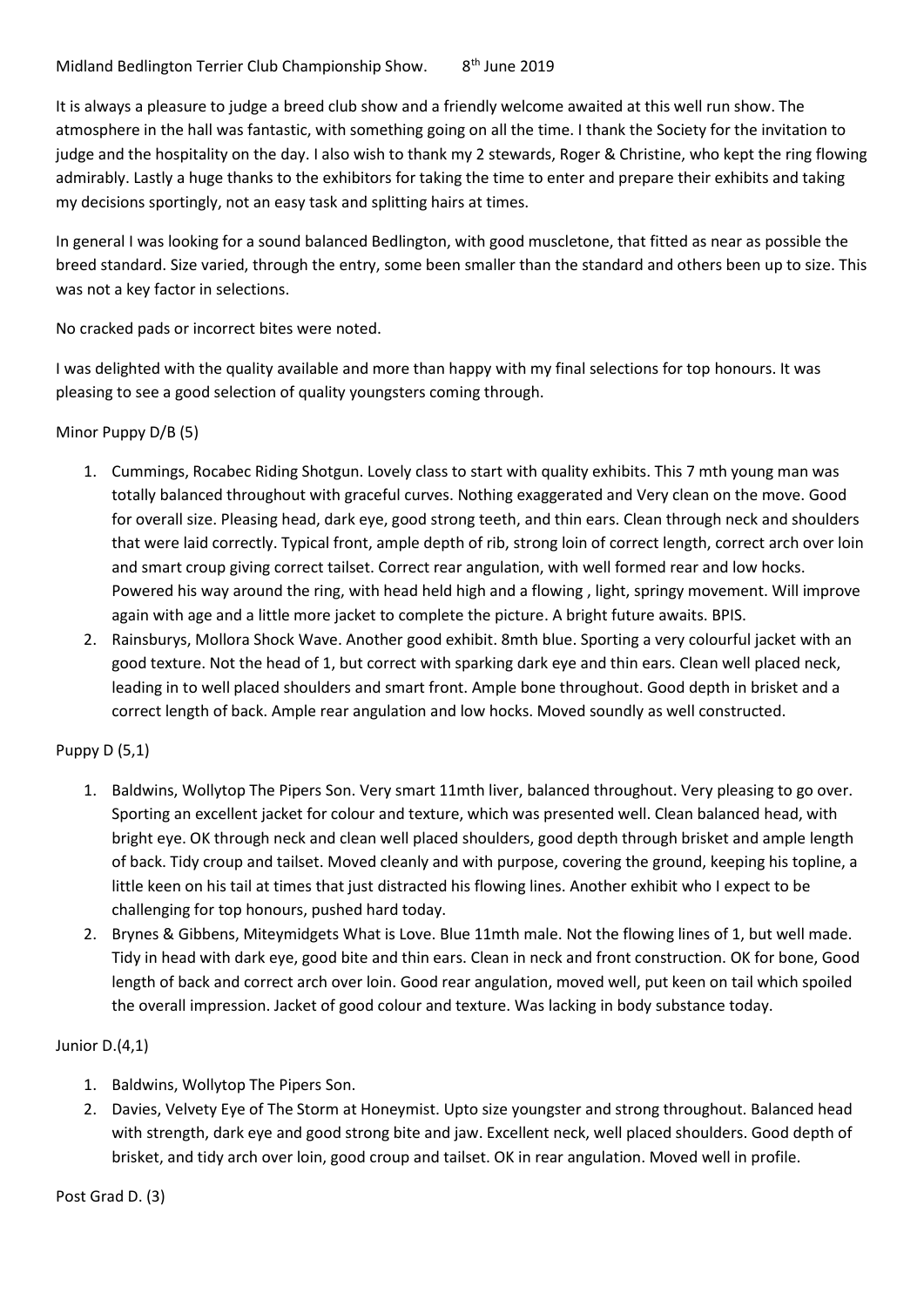- 1. Wards, Tcheria Tchorister. 2 year old. Pleasing in head and overall type. Good through brisket, ok over loin and tidy rear angles. Covered the ground well with a spring in his step.
- 2. Mitchells, Bluesmurf Semper Paratus. Another that was OK for general type, but was carrying a little extra weight today. Typical in head, good arch over loin and tidy tailset. Sporting a colourful jacket and crisp furnishings. Moved OK.

## Limit D (4)

- 1. Hewitt-Taylors, Mollora Red Kite for Tobanie. Liver dog who was good for size. Very typey and sporting a good jacket with correct texture, thick and linty. Clean through a typical head , with correct thin ears & sparkling eye. Lovely neck, clean and long. Good through ribs, with strong loin and clean tailset. Stood on perfect hares feet. Put down in fantastic hard condition, with outstanding muscletone through loin, thigh and second thigh. Moved with a spring in his step, covering the ground, this boy could do a days work. A little flat in topline and more rise would improve the picture. A good solid genuine male.
- 2. McManus, L'End Show Mystery Uneverse JW Shcm. Smaller in frame than 1 and would prefer a little more length of leg, to give a more balanced picture. That said, impresses in head, clean, narrow, strong jaw and good dentition. Heavy ears spoils the impression. Excellent depth of brisket, good ribbing, correct arch over loin, smart croup and well placed tail. Good rear angulation completed the picture. Not the condition or muscletone of winner today. Moved well keeping a good topline.

### Open (6,2)

- 1. Offers, Woolytop the Wherryman Shcm. 2 year old upto size male but balanced throughout. Very nice to go over, all in proportion and nothing exaggerated, with clean lines. Head, typey, strong jaw with good dentition, lovely thin ears and dark sparkling eye. Ample neck, clean and leading into well placed shoulders. Ample body, good ribbing with depth in brisket, strong loin and correct arch over loin. Lovely rear angulation with well formed quarters. Ample muscletone and condition throughout. He was sporting a thick linty jacket that was well presented. I couldn't fault him on the move today, handled well, and covering the ground, keeping his topline and clean all ways, which clinched him the Dog CC. Which I was advised later was his 3<sup>rd</sup> & crowning one, fully deserved.
- 2. Mayers, Ch Tcheria Causing Tchaos. 4 yr old. Good for overall size, type and balance. Preferred the head of 1. Smart eye and thin ears. Good through neck, shoulders and typical correct horseshoe front. Ample bone and substance. Ok in depth, arch over loin and correct rear angulation. Sporting a thick blue jacket. Moved with purpose covering the ground.

#### Champion D (3)

- 1. Davies, Ch Honeymist Blue Bols. Best mover in the class. Balanced throughout. Kept his topline on the move and covered the ground in a free action. Pleasing through head, long and lean. Dark eye, good ears and clean bite. Excellent neck, leading into clean well placed shoulders and correct front. Well ribbed. Lovely arch over strong loin and correct tailset. Tidy hares feet. Ok for bone, body and good muscletone. Presented and handled well. Pleased to award him the RCC to add to his CC I awarded him 2 years ago.
- 2. Walters & Mitchells, Ch Tunman Ta Dah. 4 year old male, stronger built than 1.Excellent through head, with dark eye, strong bite and thin ears. Pleasing through neck and, very well placed shoulders, clean front. Good depth and strong loin. Well angled rear. Put down in good condition, with body, muscletone and Sporting a correct jacket. Well handled and presented.

#### Veteran D/B. (4,1)

1. Hewitt-Taylors, Tobanie Earth Song. 9 year old bitch who was put down in fantastic condition. Fabulous muscletons and well presented jacket. Pleasing head, feminine, long and narrow, good clean dentition, dark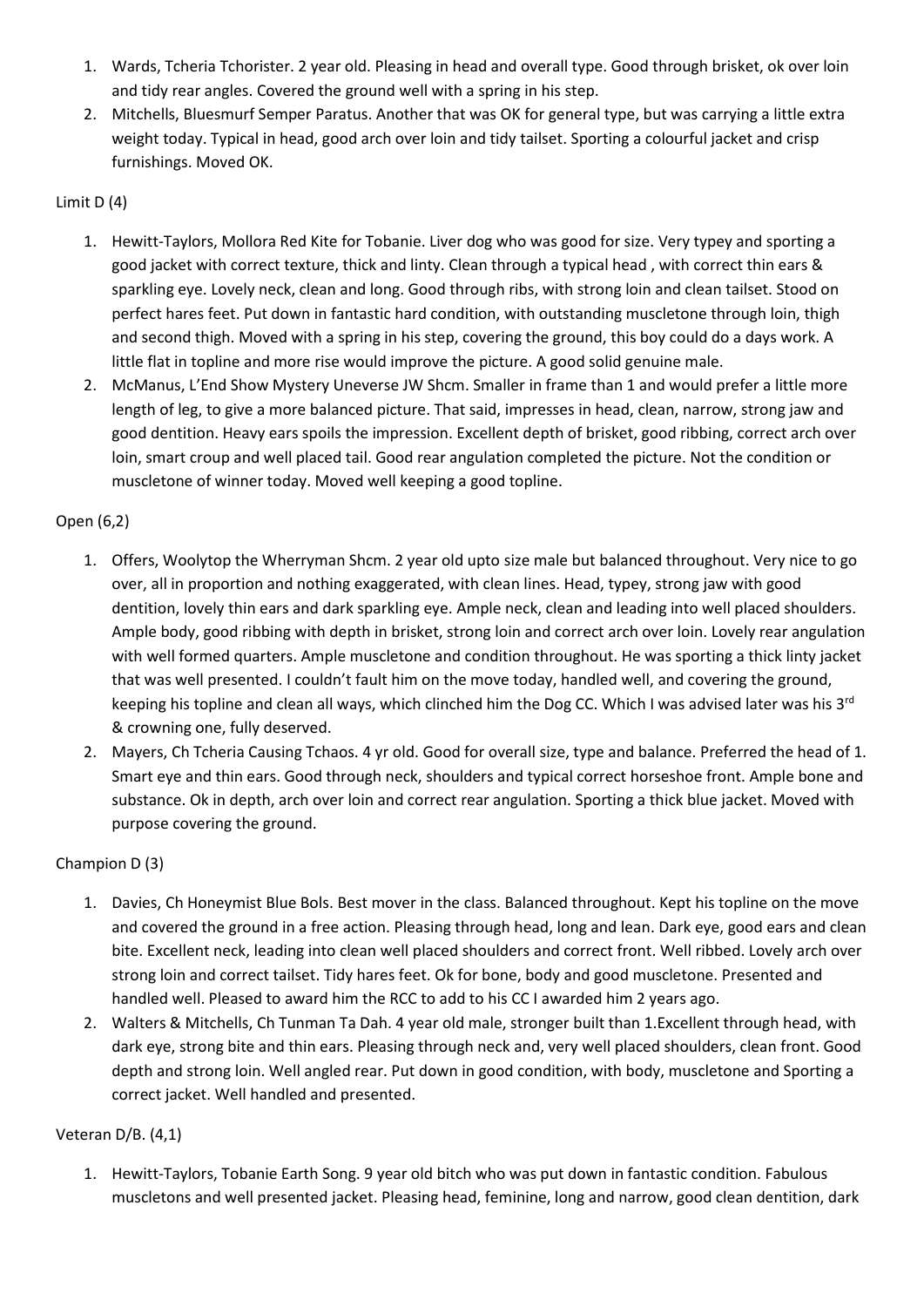sparkling eye and thin ears. Lovely overall balanced shape, depth of chest, arch over loin and well angled rear. Moved well. BVIS.

2. Goddens, Varkablue Bacon Buttie. 8yr old. Good for overall type, shape and balance. Pleasing head, strong, but remaining feminine. Clean eye and lovely ears. Correct front, with good layback. OK in bone, correct arch over loin and good rear angles. Not the muscle tone or coat of winner today.

Special Beginners D/B (6)

1. Hewitt-Taylors, Tobanie Earth Song. 2. Brynes & Gibbens. Miteymidgets What is Love

### Puppy B (3)

- 1. Pedersen, Trurich Summer Dream. 10 mth, mature blue bitch. Excellent head, narrow, long. Good bite dark sparking eye and thin ears. Sporting a rich blue textured jacket and also excellent pigmentation throughout. Lovely front with well placed shoulders. Ample bone, Deep through brisket and well ribbed. Good tuck up with correct arch over loin, tidy tailset and well angled rear, with powerful quarters. Cleann hares feet. Moved excellent in profile, however still a little loose coming and going which is to be expected with a puppy.
- 2. 2. Kinns, Kinnuva Hawaiian Velvet. Best jacket of the day on this youngster. Thick linty and guard hairs in abundance. Pleasing throughout, a good genuine type and overall balanced shape. Head, bone, ribbing and angles all ok. Good condition and muscletone. Could do a days work.

### Junior B (3)

- 1. Owens, Bisbee Razzle Dazzle. 14mth bitch. Really liked this one. Judged her when a puppy and was pleased then to reward her with a puppy group and  $3<sup>rd</sup>$  best in show. She is progressing very nicely and pushed hard for the top spot today. Nothing exaggerated and so balanced throughout. Excellent in head, feminine , with dark eye, thin ears and clean bite. Ample neck leading in to good shoulders and excellent front assembly. She has good bone throughout. Well ribbed, correct length of back and well placed arch over loin. Tidy tailset and perfect rear angulation. Sporting a thick linty textured coat that finished the picture. Delightful to watch her movement in profile, covering the ground with light springy steps, free flowing and covering the ground. Just pipped at the post for the Top Honour, but delighted to award her the RCC and Reserve Best in Show. A bright future ahead.
- 2. Walter & Mitchells, Bisbee Blue Brocade of Tunman. Similar in overall type to 1, same attributes apply and unlucky to come up against her. Good through head, neck, ribbing, loin and rear angulation. Sporting a well presented jacket. Not the springy action and movement of the winner. Her time will come I am sure.

## Post Graduate B (5,1)

- 1. Smiths, Vakurblue Ship of the Fens. Correct shaped bitch, with type, shape and balance. Sporting a great jacket today, of blue colour and correct texture. Lovely in head, dark eye, thin filbert ears and clean strong bite. Correct well placed shoulders and front. Excellent depth of chest and length of back, over a correctly arched loin. Clean hares feet. Looked the part on the move keeping her topline and covering the ground with purpose. Nice type and should do well.
- 2. Phillips, Rathsrigg Willow. Smaller in frame and build than 1 and not the bone or substance. Pleasing overall shape and balance. Good in head, narrow, with dark eye and clean bite. Ok through ribs, decent rear , loin and tailset. Moved steadily, with a good rear action going away. Not in the best of jackets today.

## Limit B (3)

1. Mitchells, Miteymidgets Say Mamma. Upto size bitch, but light on her feet, moving with a light springy action. Clean through head, with dark eye and good bite. Excellent pigmentation. Good through strong body,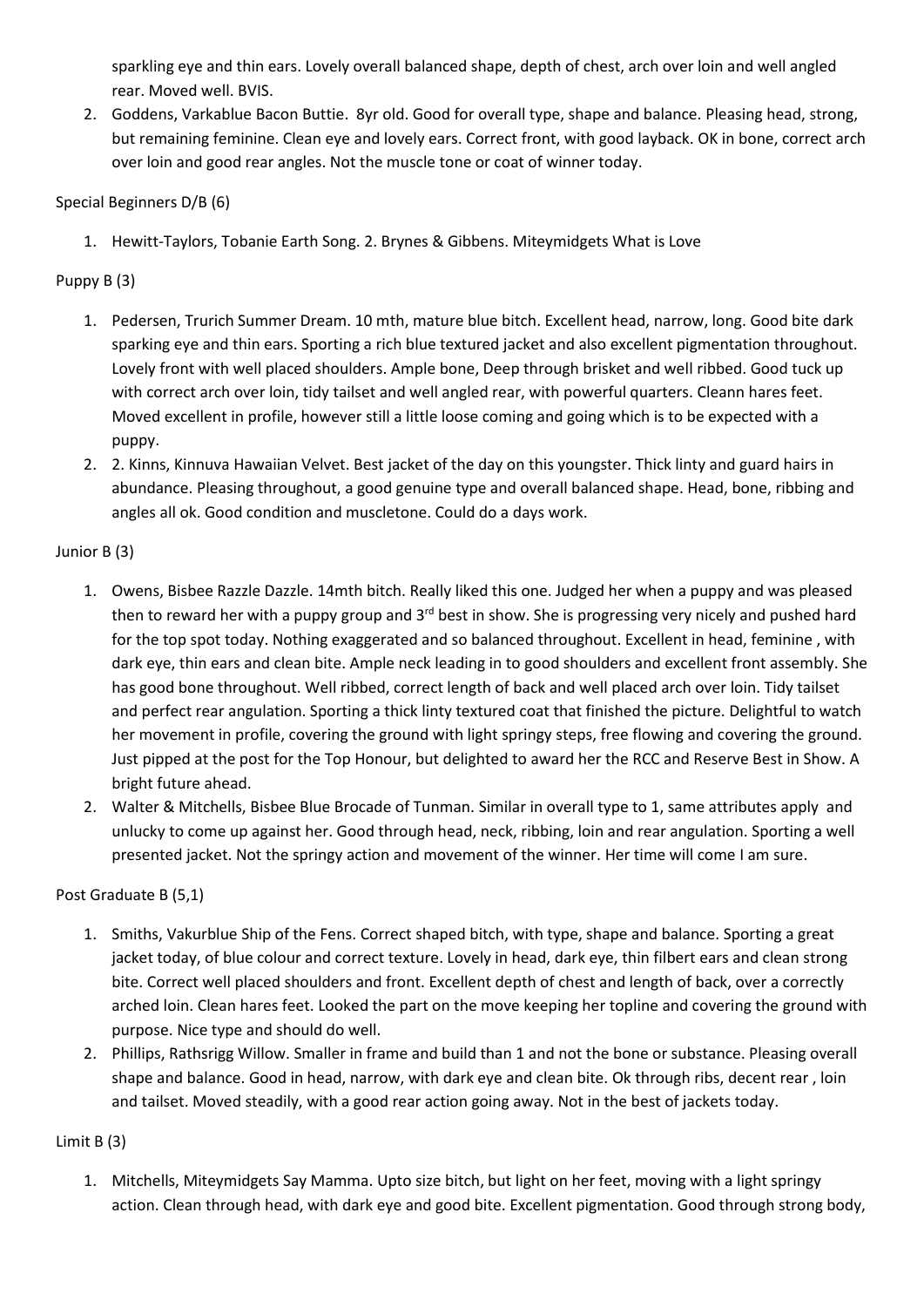with depth of chest, ok in topline, strong loin, arch, tidy tailset and good rear angulation. Sporting a rich coloured jacket.

2. Vakurblue Magdelene. 3 yr old. Pleasing for overall type, shape and balance. Slightly shorter in back than 1. Ok through head, body and angulation. Good for bone and ribbing. Moved steadily and sporting a decent jacket.

## Open B (8,2)

- 1. Cummings, Ch Rocabec Gossip Girl. Loved her and it was pleasing to see how she has progressed and developed since I awarded her a RCC as a raw puppy at her  $1<sup>st</sup>$  show. A bitch of quality throughout, who excels in all areas. Excellent trhough narrow head, dark eye, thin ears and strong jaw with big teeth. Gracefull clean neck, leading into well cut shoulders and horseshoe front.Good bone, lovely ribbing, with depth of brisket. Strong loin with correct arch and tuck up. Good length of back and Tailset so clean. Perfect rear angulation, low straight hocks and stood on clean hares feet. She moved so true all ways, keeping her topline in profile and with reach and drive from the rear. Excellent throughout. Delighted to reward her with the CC and Best in Show in some excellent competition.
- 2. Bishops, Fralex Culibre Bolyn. 4 yr old bitch, sporting a good quality liver jacket. Smart feminine head, with thin ears and sparkling eye. Good through shoulders and front. Excellent depth of brisket and ribbing. Correct arch over loin, smart croup and tailset. Moderate rear angulation. Moved steadily with a typical light footed springy action.

# Champ B (2)

- 1. Davies, Ch Honeymist Posh Dreamz. Another I have judged before and previously awarded a CC to. Shes pleasing in all aspects , good through head, clean through neck and shoulders with good lay back and typical horseshoe front. Ample bone and substance throughout. Good depth of brisket, clean topline with correct arch and tailset. Ample rear angulation completed the great outline when stacked and on the move. She moved cleany with precision and was sporting a thick linty jacket.
- 2. Bannisters, Miteymidgets Going Global JW Shcm. Another smart bitch, who is worthy of her title. Put down in good condition and sporting a lovely jacket. I preferred the front of 1. A feminine head, good length of back, depth of brisket, ribbing and good rear angles. Covered the ground with purpose.

Stan Stones Sp Memorial Stakes.

1. Baldwins, Woolytop the Pipers Son. 2. Brynes & Gibbens, Miteymidgets What is Love.

Stan Power SP Memorial Open Stakes.

- 1. Walters & Mitchells, Aireview Limelight of Tunman. Good for overall type and shape. Pleasing head, eye and ears. Good depth of brisket, strong loin and tidy tailset. Sporting an excellent jacket. Looked well moving in profile.
- 2. Hewitt-Taylor, Mollora Red Kite at Tobanie.

Christine& Harvey Bell SP Memorial Stakes

1. Owens, Bisbee Razzle Dazzle. 2. Smith, Vakurblue Ship of the Fens.

## Brace Stakes

Some nicely balanced pairs. The top two were good for overall shape and balance and were well matched. The winners , a pair of bitches moved in unison.

1. Owens, Bisbee. 2. Offers,Woolytop.